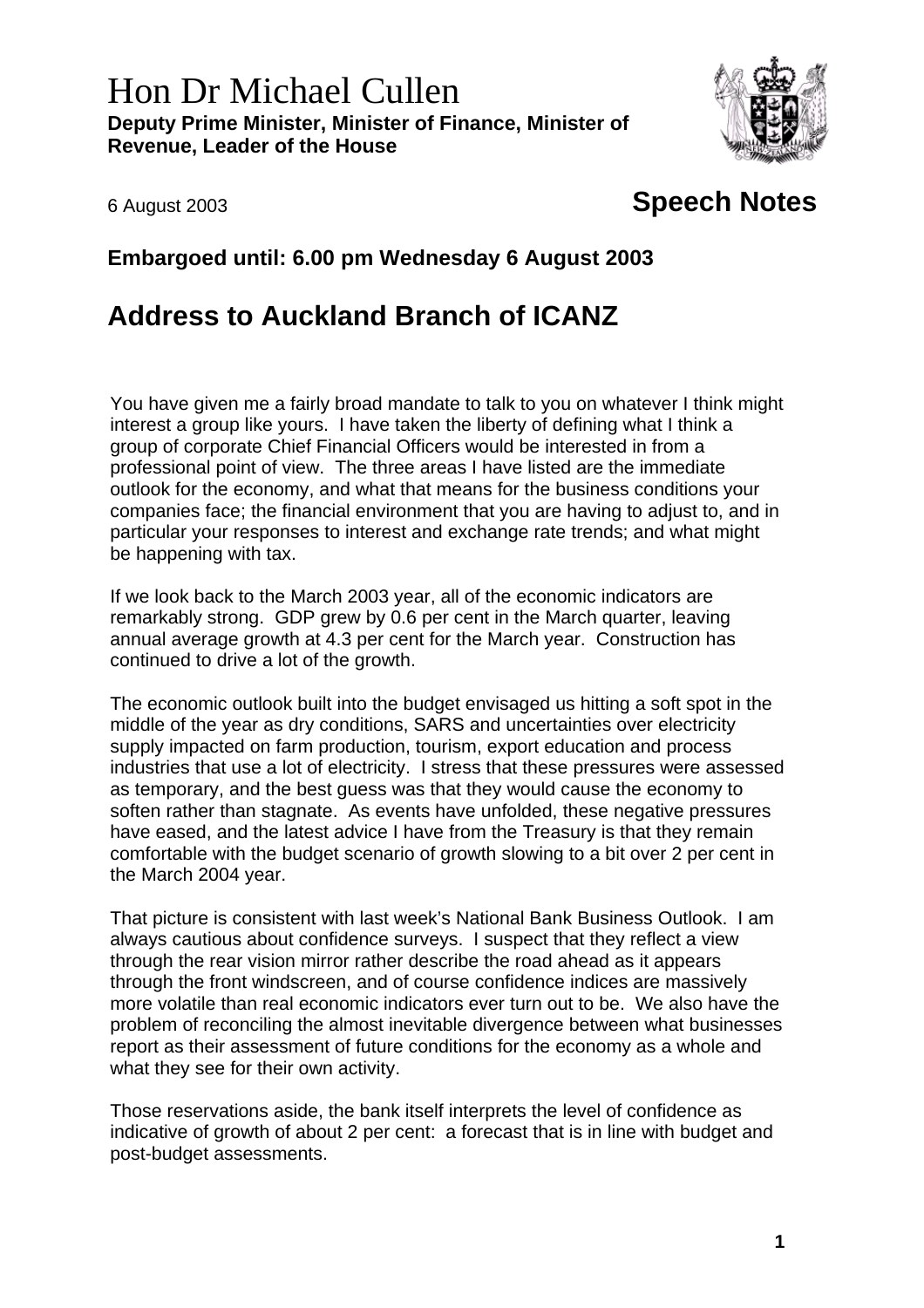I do not take this as a negative. One lesson we have to learn from the exuberances of the eighties and nineties is that the business cycle is not dead. If our economy slows, it is slowing after a long and strong expansion in terms of our recent history. It is slowing with unemployment at relatively low levels, and with the base level of activity generating strong cash flows pretty much across the board. From a fiscal point of view, that growth rate is consistent with an operating surplus of \$3.8 billion and with Crown debt falling in both nominal and real terms.

While it may be slowing, the softness is caused by temporary rather than structural impacts, so the outlook is for an improvement, rather than further softness.

We must always remember that averages mislead. Concealed within the aggregate numbers are big differences between the sectors, and these differences are again largely consistent as between budget outlook and National Bank confidence numbers.

It is this divergence between the activity rates of different sectors that is exercising the mind of Reserve Bank Governor Alan Bollard, and I have no intention of making any comment on how he might play the hand he has been dealt.

I will, though, make some general comments about the exchange rate. This is not new, but it is worth repeating.

Our dollar is a microscopic element in the global financial system. It is not so much what we have done in relation to the US dollar but what the greenback has done in relation to the rest of the world, of which we are but a tiny part. Important as the exchange rate may be, we are global price takers not price makers. There is a big question mark about how strongly our relative interest rate will impact on the US-Kiwi cross, so there is not a simple relationship and nor are there predictable effects from pulling particular levers.

I also think it is worth repeating the results of the recent Westpac study that tried to isolate the main drivers of the Aussie-Kiwi cross. According to that study, the variations in our exchange rates were explained by differences in relative country performance on productivity, inflation, commodity prices and savings, not by interest rate differentials or speculative financial flows.

If – and I always have to put a big "if" in front of drawing conclusions from selected economic models – the Kiwi is rising because we are lifting our game on the productivity front, because inflation is under control here, and because our commodity prices are relatively robust, that should not in itself be a worry. New Zealand producers remain competitive.

We should also perhaps keep an eye on what is happening in Japan and in the USA. I am very interested in commentaries coming out of those economies that are now starting to worry that low interest rates – in effect interest rates that are hovering around zero – do not seem to be stimulating investment. They are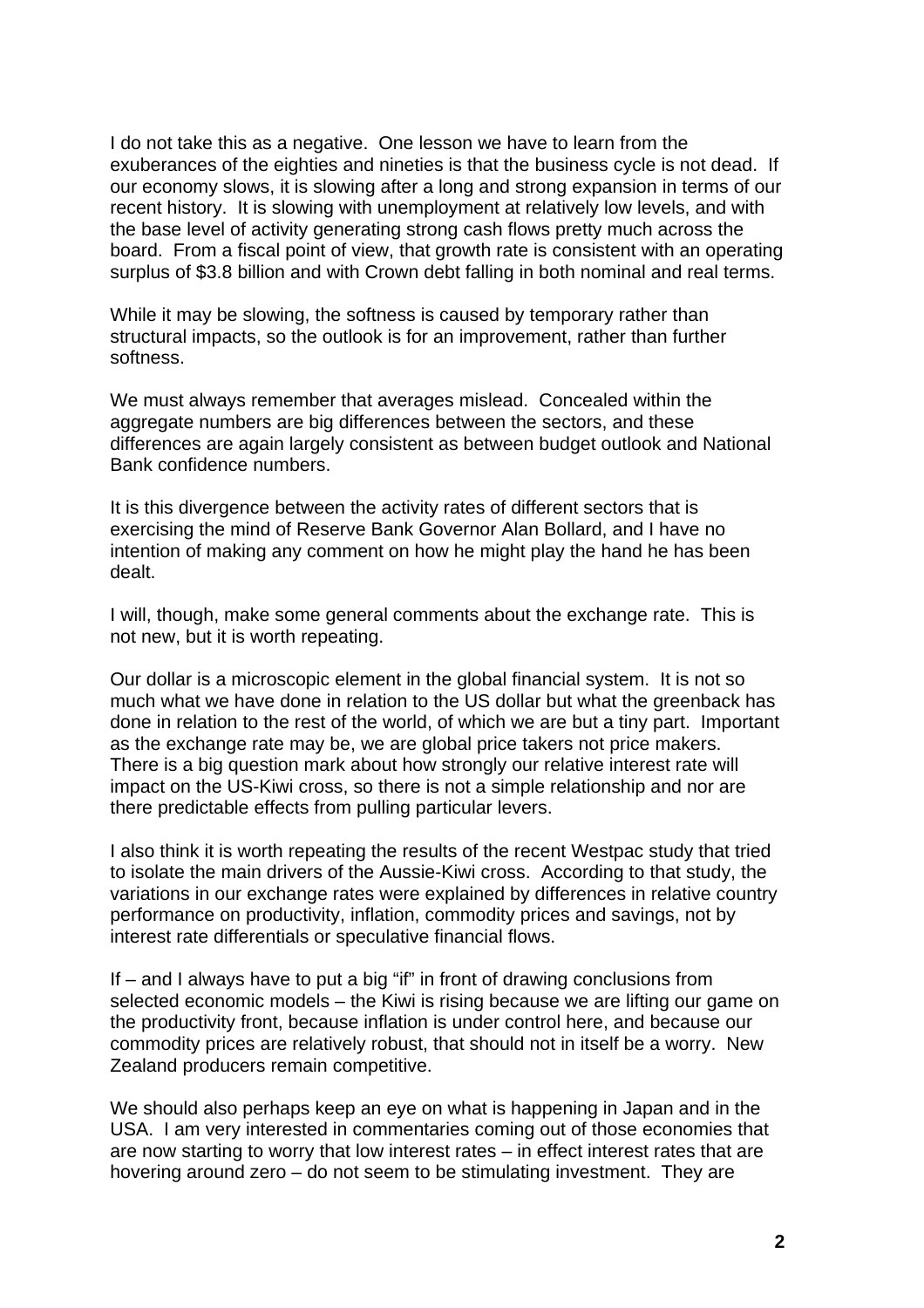helping to hold up consumer demand, and have kept housing markets buoyant, but when it comes to industrial investment it is a bit like pushing on a piece of string.

One speculation I have seen is that the massive expansion of global manufacturing capacity during the last quarter of the last century has made investors wary of greenfields investment.

If that is so, we need to focus on where our opportunities for investment might lie, rather than being fixated with the cost of investment funds. It is no use having cheap money if there is nothing constructive that can be done with it. If we look at global capacity, and how New Zealand can grow market share given the composition of that capacity, there is a reasonably good story – or at least an optimistic story - to tell.

The question that arises for us is whether we are entering another age when primary production – admittedly high productivity, knowledge intensive, smart, value-added primary based production – gives countries like us a national advantage.

This advantage can lie in two areas. Because there is global overcapacity in traditional lines of manufacturing: clothing, motor vehicles, electronic goods and so on, investors have to increase the pace of innovation. They have to find new lines of product development, and primary products, in combination with exploding biotechnologies, offer new opportunities for product development across a range of uses from food to fibres to pharmaceuticals.

The second area of advantage emerges from the flip side of industrialisation. The effect of it has been that vast numbers have left subsistence agriculture and moved in to urban based wage employment. They have to be fed and clothed.

Primary products may well be moving away from being the poor relations of manufactured goods to becoming the new scarce resource and the basic ingredient for the next wave of innovation. This is why the government is looking to put some momentum behind the technological, skills, and infrastructural needs of innovation rather than relying on macroeconomic stimuli to solve the growth problem. The short message is that interest rates are not a cure all.

And so to tax, a matter dear to the hearts of all Chief Financial Officers, who seem to have a life mission of outwitting the fiscus

I have to say that like interest rates, tax is not a cure all. If a company has inadequate earnings, increasing what is left of those earnings does not make them adequate. This is why the government puts so much emphasis in trying to build an economic environment that is profit friendly. I fully acknowledge that tax can complicate the business environment, and so I have put a lot of store by continuing to make the tax rules clear, clean and comprehensive.

You will see some progress on that front over the next few months.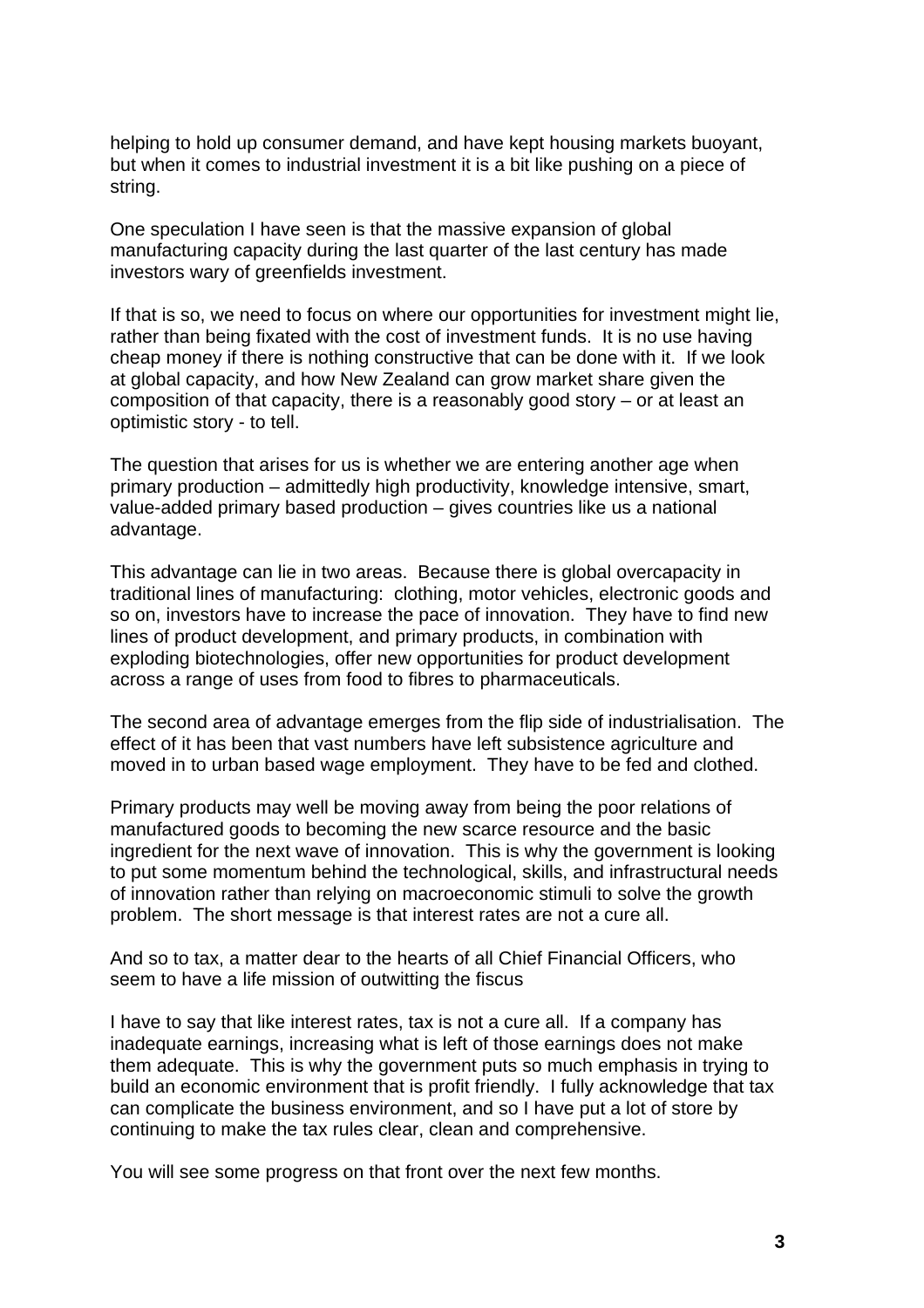A taxation bill that is before Parliament will bring into effect New Zealand's part in a landmark agreement with Australia to relieve a longstanding problem of the double taxation of certain trans-Tasman investments. The joint initiative reflects the commitment of both governments to the continued strengthening of the Closer Economic Relations agreement and promoting trans-Tasman business by reducing the tax impediments to operating in both countries.

Under the agreement, the imputation systems of both countries are being expanded to include companies resident in the other country that want to take part. New Zealand's bill makes it possible for Australian companies to join New Zealand's imputation credit rules. Similar legislation has been enacted in Australia.

The same bill better aligns the GST treatment of the financial services sector with that of other industries. Financial institutions will be allowed to recover GST on purchases related to the supply of their services to businesses, which will reduce over-taxation of the sector. This is a major change that has been welcomed by the financial services sector.

Another important reform in the bill is the introduction of a GST reverse charge to tax certain imports of services. The measure is designed to ensure that GST does not unfairly disadvantage New Zealand interests at a time when we are making increased use of electronic commerce and importing many more services than we did in the past.

The government perseveres in its commitment to simplify tax and reduce tax compliance costs, and work continues apace.

A number of simplification measures aimed at business have been enacted so far. Perhaps one of the most significant changes, from the perspective of the people here today, was the enactment a couple of years ago of legislation to clarify and simplify the general interest deductibility rules for most companies.

Although almost all interest incurred was deductible under the previous law, the rules that companies were required to work with were complex, and companies sometimes had to structure their affairs to fit within the rules. This could create significant compliance costs.

The new law ensures that interest on borrowing is deductible for most companies without requiring them to overcome these technical hurdles.

The government's tax simplification focus is now on small to medium-sized businesses, which form a more significant component of the economy than they do in other OECD countries.

They are important in numbers and in their tax contribution. In New Zealand, businesses with fewer than twenty employees make up 97 per cent of all companies, employ 43% of all workers, and produce 39 per cent of all goods and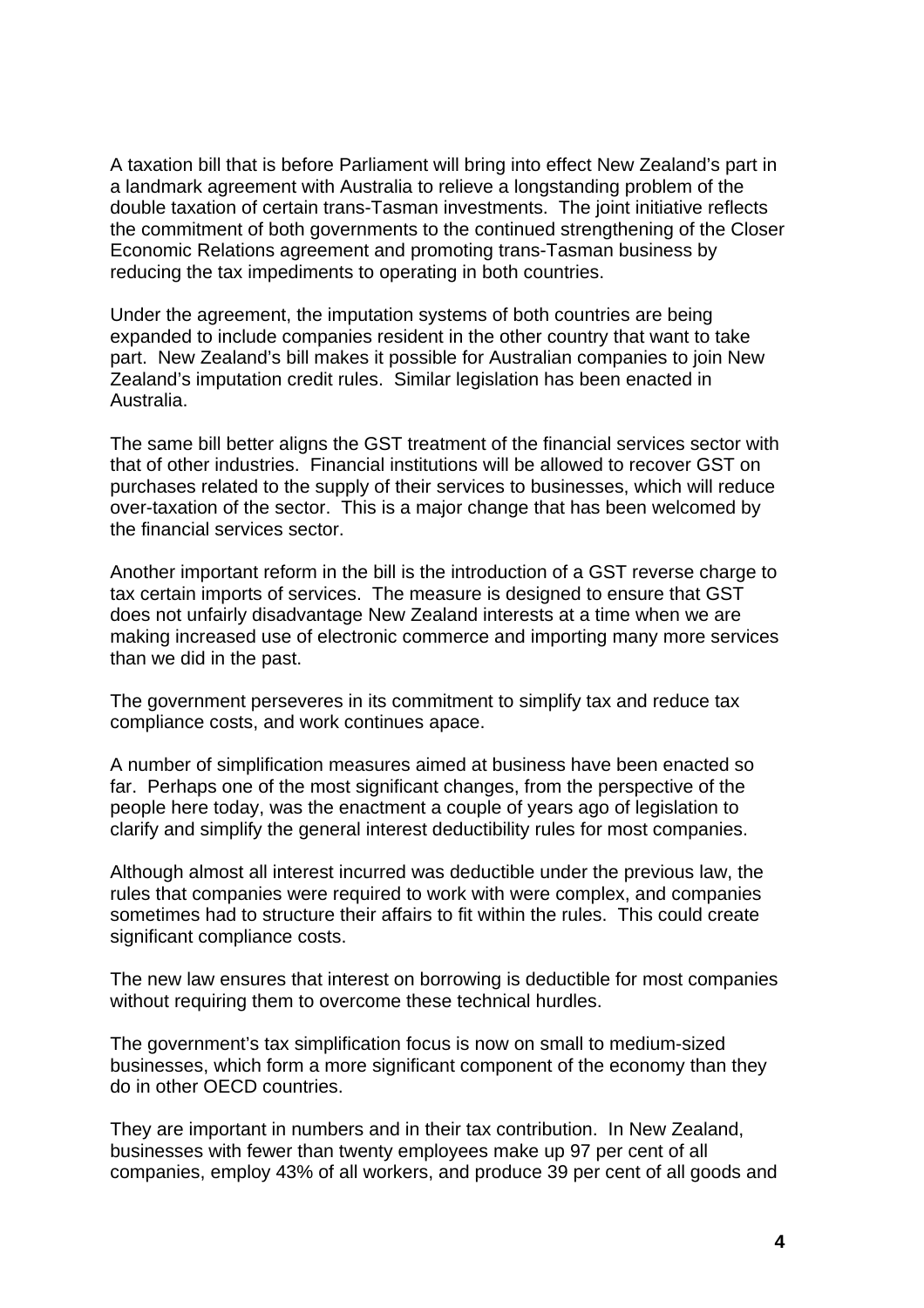services. Meeting tax obligations can take up disproportionate time and effort for a small business.

A government discussion document setting out further proposals for reducing the time and effort required of small businesses will be released in a few weeks' time. It will contain a number of proposals to make tax matters easier for them.

They include proposals for the government to cover part of the costs involved in businesses making use of payroll agencies to help with PAYE, and aligning the payment dates for provisional tax and GST. The government is aware that what suits one business may not suit another, and what suits small businesses may not suit large businesses, so we will be consulting extensively on the proposals.

Also to be released later in the year is a discussion document setting out proposals for simplifying fringe benefit tax, reducing the associated compliance costs and improving its effectiveness. This is the first major review of the fringe benefit tax rules since they were introduced in 1985. The focus of the discussion document will be on reducing the difficulty and cost to employers of complying with fringe benefit tax and removing anomalies, while ensuring that the revenue base is maintained.

I shall now turn briefly to an issue that has been attracting media attention. It concerns investment products aimed at New Zealand investors that claim virtually to remove any tax being paid on the resulting income.

As I understand it, the arrangement works something like this. A New Zealand resident purchases units in an Australian unit trust, and the unit trust uses those funds to buy – for example – New Zealand Government bonds. Interest from the bonds is paid to the Australian unit trust, with only a 2% levy deducted. Because Australia, unlike New Zealand, taxes the entity as a trust, rather than as a company, the interest is not taxed in Australia under Australian tax rules because it is not sourced in Australia and does not relate to an Australian beneficiary.

The unit trust distributes its income by way of non-taxable bonus issues so that the New Zealand investor ends up with more units. Given the way New Zealand and Australian tax law inter-relates, no New Zealand or Australian tax is payable at this stage.

Gains that New Zealand residents derive from the eventual sale of their units may, however, be taxable, depending on whether the investment was held on capital or revenue account. The answer to this question will vary depending on the specific facts and, in particular, on the purpose for which the investor acquired the original investment. I am not a tax expert but it seems to me to be a mighty effort to argue that shares or units with no realistic dividend yield were purchased otherwise than for the purpose of sale. That would make all the gains taxable. I note that a few tax experts have also raised this warning.

Regardless of the intricacies of the capital versus revenue law, the main point is that New Zealanders *may* be able to derive interest from New Zealand